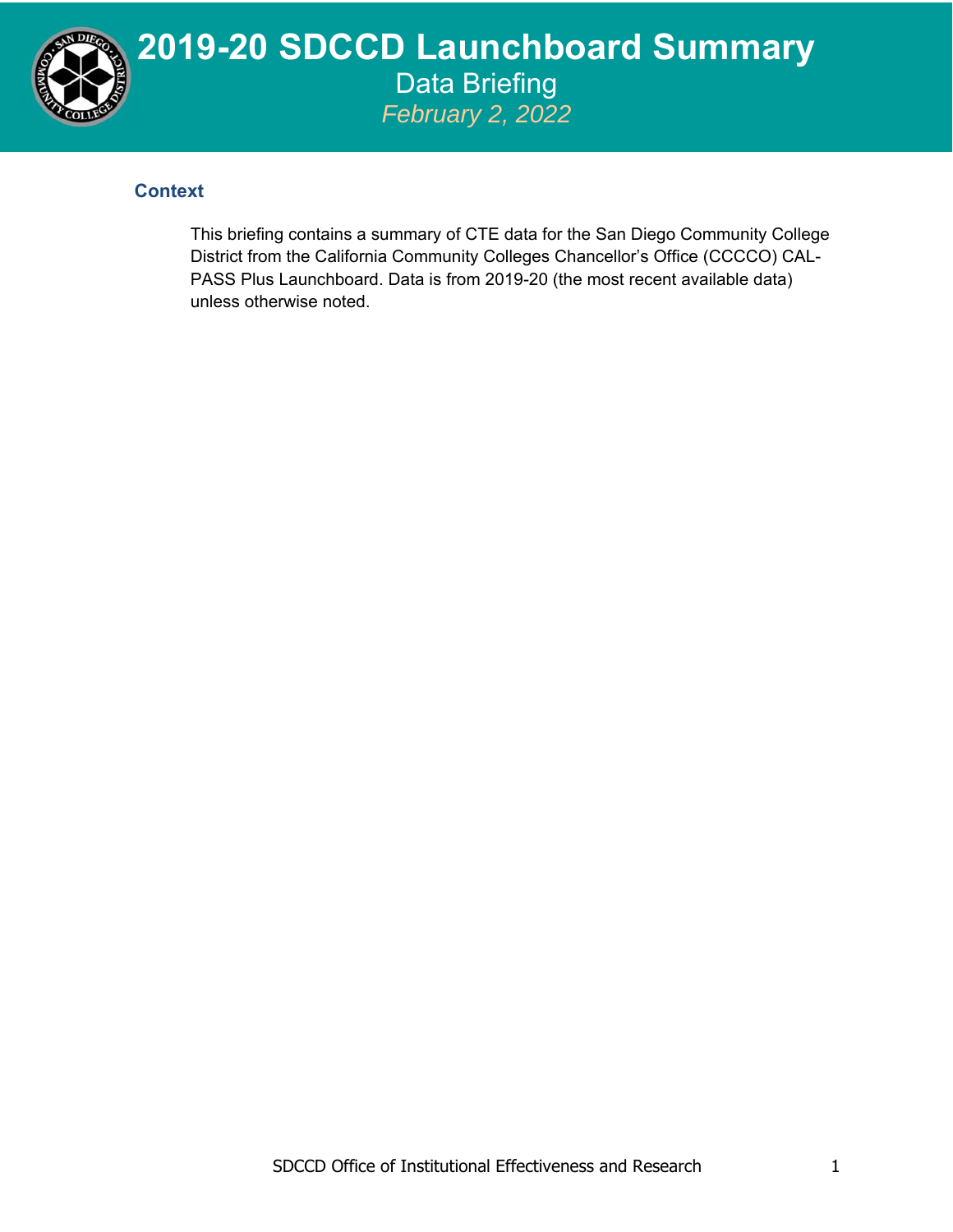| <b>By Demographic Groups (Credit)</b> |                                                                                                                                                                                           |                                                                                             |                                                                                              |  |  |
|---------------------------------------|-------------------------------------------------------------------------------------------------------------------------------------------------------------------------------------------|---------------------------------------------------------------------------------------------|----------------------------------------------------------------------------------------------|--|--|
| <b>Metric</b>                         | <b>Observation</b>                                                                                                                                                                        | <b>CTE</b>                                                                                  | <b>Non-CTE</b>                                                                               |  |  |
| Gender                                | Female representation<br>slightly higher among non-<br><b>CTE</b> courses                                                                                                                 | 48% male, 51%<br>female                                                                     | 45% male, 54%<br>female                                                                      |  |  |
| Ethnicity                             | Latinx representation<br>slighlty higher among non-<br>CTE, White higher among<br>CTE.                                                                                                    | Af.Am: 7%<br>Asian: 9%<br>Filipino: 5%<br>Latinx: 38%<br><b>White: 31%</b><br>Mult. Eth: 6% | Af.Am: 7%<br>Asian: 10%<br>Filipino: 5%<br>Latinx: 40%<br><b>White: 28%</b><br>Mult. Eth: 7% |  |  |
| Age Group                             | CTE population is older.                                                                                                                                                                  | Under 30: 70%<br>$30 + 30%$                                                                 | Under 30: 80%<br>$30 + 20%$                                                                  |  |  |
| Previous<br>Education                 | <b>CTE</b> population slightly<br>less likely to have attended<br>another college in San<br>Diego region, and more<br>likely to have previously<br>received a community<br>college award. | Ever attended<br>another SD college:<br>37%<br>Received CC award:<br>13%                    | Ever attended<br>another SD college:<br>39%<br>Received CC award:<br>9%                      |  |  |
| Ed Goal                               | CTE population more likely<br>to be "Short-Term Career<br>Ed.", less likely to be<br>"Degree/Transfer."                                                                                   | Adult Ed/ESL: 1%<br>Short-Term Career:<br>13%<br>Deg./Transf: 61%<br>Other: 26%             | Adult Ed/ESL: 1%<br>Short-Term Career:<br>7%<br>Deg./Transf: 66%<br>Other: 26%               |  |  |
| <b>Full Time</b><br><b>Unit Load</b>  | Similar rates                                                                                                                                                                             | 27%                                                                                         | 27%                                                                                          |  |  |
| First<br>Generation                   | Similar rates                                                                                                                                                                             | 16%                                                                                         | 16%                                                                                          |  |  |
| <b>Former Foster</b><br>Youth         | Similar rates                                                                                                                                                                             | 3%                                                                                          | 3%                                                                                           |  |  |
| <b>EOPS</b>                           | Similar rates                                                                                                                                                                             | 11%                                                                                         | 10%                                                                                          |  |  |
| Veteran/<br>Military                  | Similar rates                                                                                                                                                                             | 8%                                                                                          | 7%                                                                                           |  |  |
| Economically<br>Disadvantaged         | <b>CTE Population more likely</b><br>to be disadvantaged.                                                                                                                                 | Perkins: 70%<br><b>SCFF: 63%</b>                                                            | Perkins: 68%<br><b>SCFF: 64%</b>                                                             |  |  |
| First-time                            | Slightly lower first-time rates<br>for CTE population.                                                                                                                                    | 13%                                                                                         | 16%                                                                                          |  |  |

| Table 1. CCCCO Launchboard Summary, Credit CTE Courses at SDCCD, 2019-20. * indicates |  |  |
|---------------------------------------------------------------------------------------|--|--|
| 2018-19 data.                                                                         |  |  |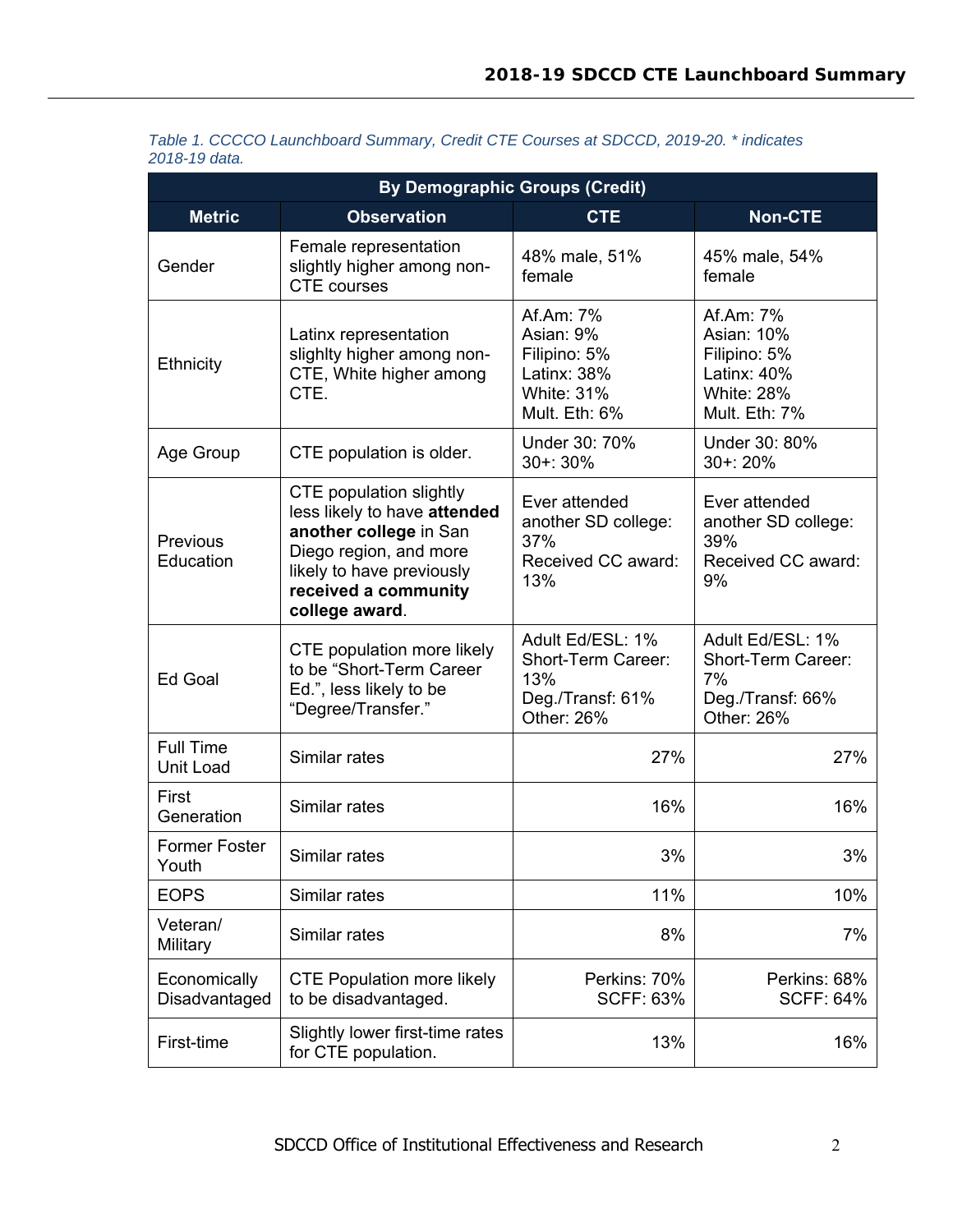## **2018-19 SDCCD CTE Launchboard Summary**

| <b>By Outcomes (Credit)</b>     |                                                                                     |                                        |                                        |  |  |
|---------------------------------|-------------------------------------------------------------------------------------|----------------------------------------|----------------------------------------|--|--|
| <b>Metric</b>                   | <b>Observation</b>                                                                  | <b>CTE</b>                             | <b>Non-CTE</b>                         |  |  |
| <b>Success</b>                  | Slightly higher success<br>rates for CTE.                                           | 80%                                    | 78%                                    |  |  |
| Retention                       | Similar rates                                                                       | 93%                                    | 92%                                    |  |  |
| <b>Retained Fall-</b><br>Spring | <b>Slightly lower Fall-Spring</b><br>retention for CTE.                             | 68%                                    | 71%                                    |  |  |
| Transfer-level<br>coursework    | Lower rates of Transfer-<br>level coursework for CTE<br>students                    | Math: 15%<br>English: 27%<br>Both: 10% | Math: 22%<br>English: 36%<br>Both: 13% |  |  |
| Employment                      | CTE students had more positive employment outcomes compared to<br>non-CTE students. |                                        |                                        |  |  |

*Figure 1. % Students Became Employed after Exiting College* 



|             | Table 2. Employment Outcomes for SDCCD CTE and non-CTE students (Credit and non-Credit |  |  |  |
|-------------|----------------------------------------------------------------------------------------|--|--|--|
| aggregated) |                                                                                        |  |  |  |

|            |                                                          | 2016-17 | 2017-18 | 2018-19 |
|------------|----------------------------------------------------------|---------|---------|---------|
|            | Employed                                                 | 44%     | 44%     | 39%     |
|            | Employed in field of study                               | 77%     | 71%     | n/a     |
| <b>CTE</b> | Found Job within 6 months (out of those who found a job) | 89%     | 87%     | n/a     |
|            | Full time work                                           | 82%     | 77%     | n/a     |
|            | Employed                                                 | 36%     | 39%     | 35%     |
| Non-CTE    | Employed in field of study                               | 69%     | 65%     | n/a     |
|            | Found Job within 6 months (out of those who found a job) | 85%     | 85%     | n/a     |
|            | Full time work                                           | 77%     | 70%     | n/a     |

*Note 1. "Employed" uses 2018-19 data; proportion who were unemployed and became employed after exiting college. Data for credit- and non-credit students aggregated. Note 2. In Employment data, \* indicates 2017-18 data.*